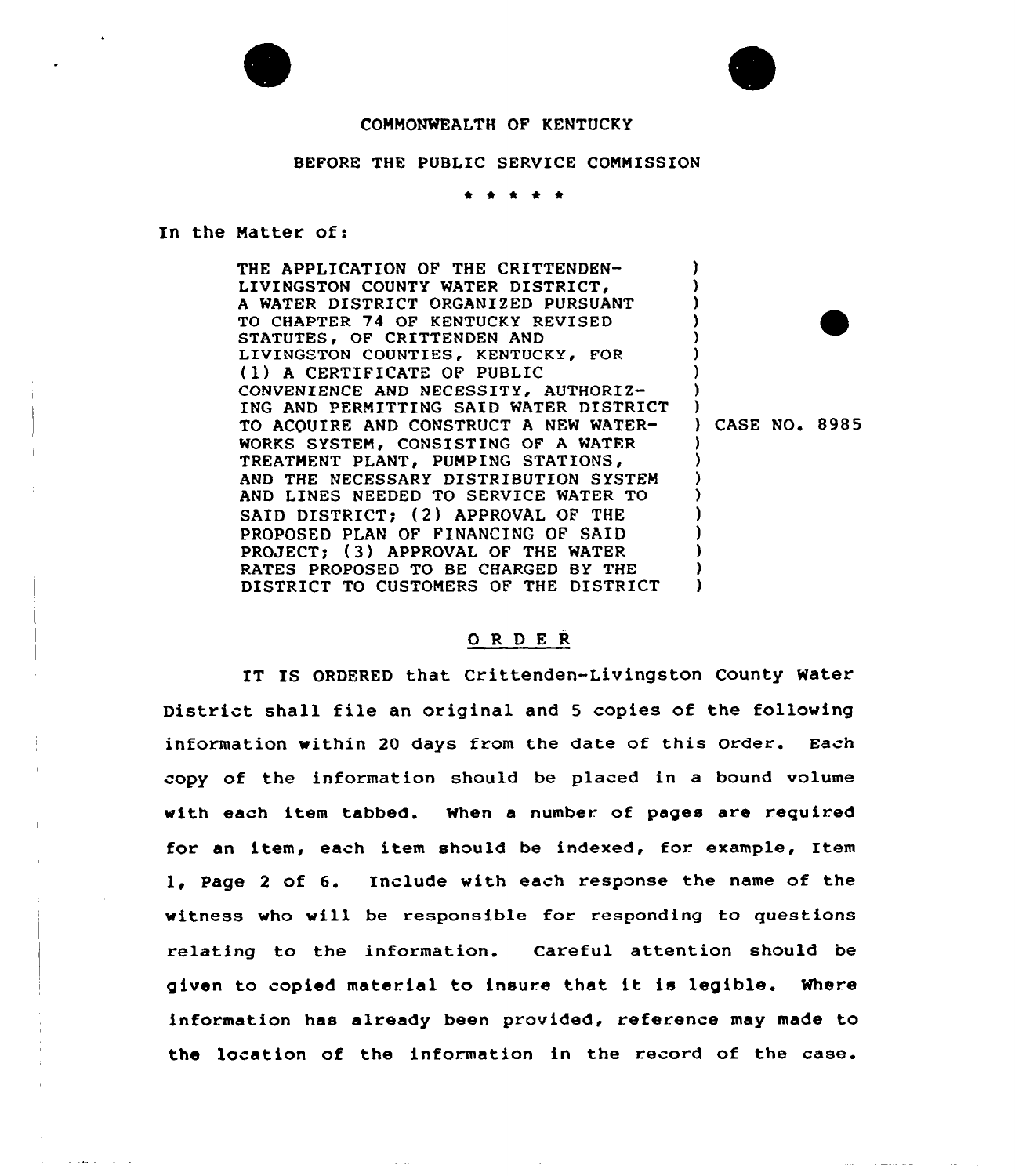

IE neither the information nor a motion for an extension of time is filed by the due date, the case may be dismissed.

l. <sup>A</sup> copy of the district's proposed tariff stating all proposed rates and charges, terms and conditions, and rules and regulations.

2. <sup>A</sup> billing analysis stating expected annual operating revenues from sales of water showing billing units, gallons of water sold, and revenues by class of service as outlined in Format No. l. (The format is designed for reporting metered sales of water. En the event the district expects to have unmetered sales of water or other items such as fire hydrant revenues included in operating revenues from sales of water, these should be reported on a separate page).

3. An analysis of expected average monthly and total annual water usage per customer by class of service.

4. An analysis of expected total average daily water demand, total maximum day water demand, and total annual water demand.

5. <sup>A</sup> analysis of the weighted average monthly and total annual sales of water to the 188 customers served on the existing Marion-Salem distribution line for the 12-month period ended December 31, 1983.

6. An analysis of total average daily water demand, tOtal maximum day water. demand, and total annual water demand

 $-2-$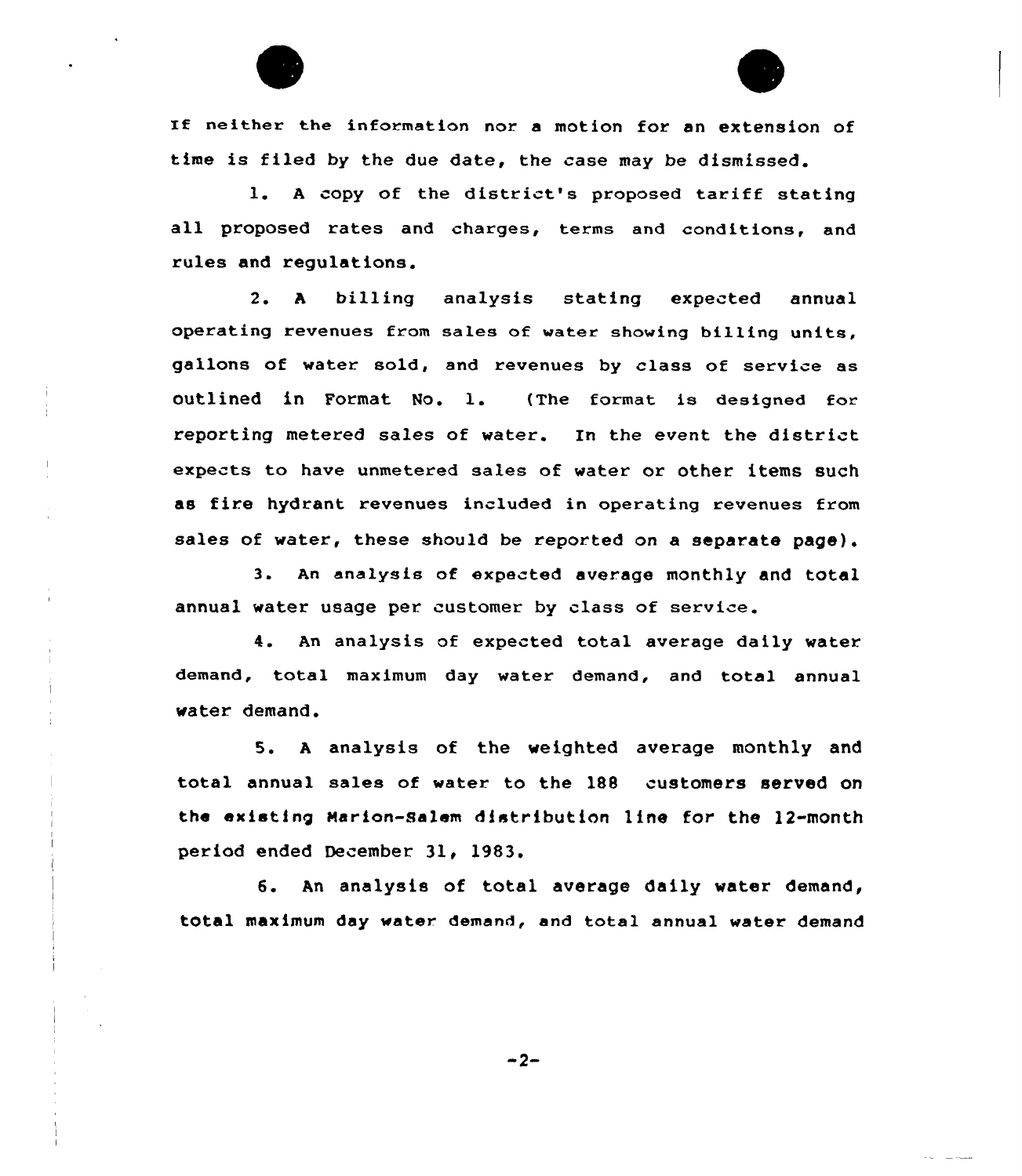

to the 188 customers served on the existing Marion-Salem distribution line for the 12-month period ended December 3l, 1983.

7. <sup>h</sup> reconciliation of any difference between operating revenues from sales of water stated in the operating budget and the billing analysis.

8. A list of all non-recurring charges that the district proposes to implement.

9. A cost study for each non-recurring charge that the district proposes to implement. (Format No. 2 should be used for all non-recurring charges except meter connections. Format No. 3 should be used for meter connections).

10. <sup>A</sup> billing analysis stating expected annual operating revenues from non-recurring charges. The billing analysis should state the name of each non-recurring rate element, the number of expected billing units, the proposed rate, and the amount expected revenues.

ll. <sup>h</sup> reconciliation of any difference between total other operating revenues stated in the operating budget and non-recurring charges billing analysis.

12. If the district expects to provide public or private fire protection service, an analysis of the number of public and private hydrants expected by hydrant size, proposed public and private hydrant rates, and expected revenues from fire protection service.

 $-3-$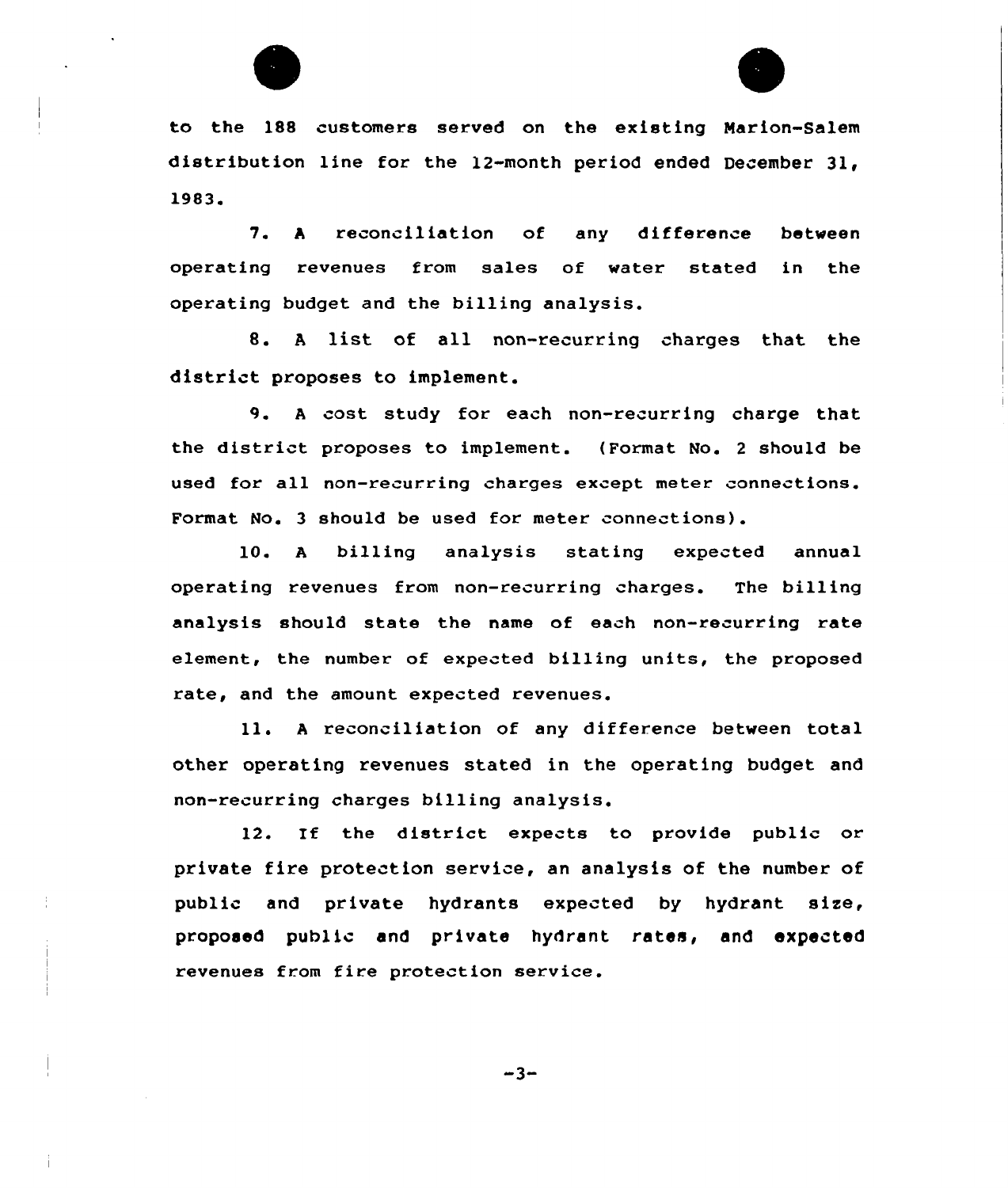13. If the district expects to provide public or private fire protection service, an analysis of expected plant investment, operation and maintenance expense, depreciation and amortization expense, and taxes attributable to fire protection service.

14. <sup>A</sup> brief narrative description of the district's proposed rate design. (The narrative should address class of service distinctions, minimum bill vs. customer charge rate structure, usage rate structure, and non-recurring rate structure, for example).

15. If the district's proposed usage rate structure is declining block, a brief narrative description of any other rate design alternatives that were considered by the district.

16. An explanation of the district's proposed surcharge to the 188 customers served on the Marion-Salem distribution line.

17. An explanation of the district's proposed sale for resale rate to Salem.

18. In the introduction of the Engineering Report filed March 27, 1984, it is stated that Crittenden County Water Company, Inc., was incorporated in 1971, hut that no facilities had ever been constructed and that it was not presently operating <sup>a</sup> water system. It further stated that the Crittenden County Water Company, Inc., had a contractural agreement with the City of Salem to purchase a portion of the 8-inch water transmission main between Salem and Marion.

$$
-4-
$$

and the same contract surface and announcement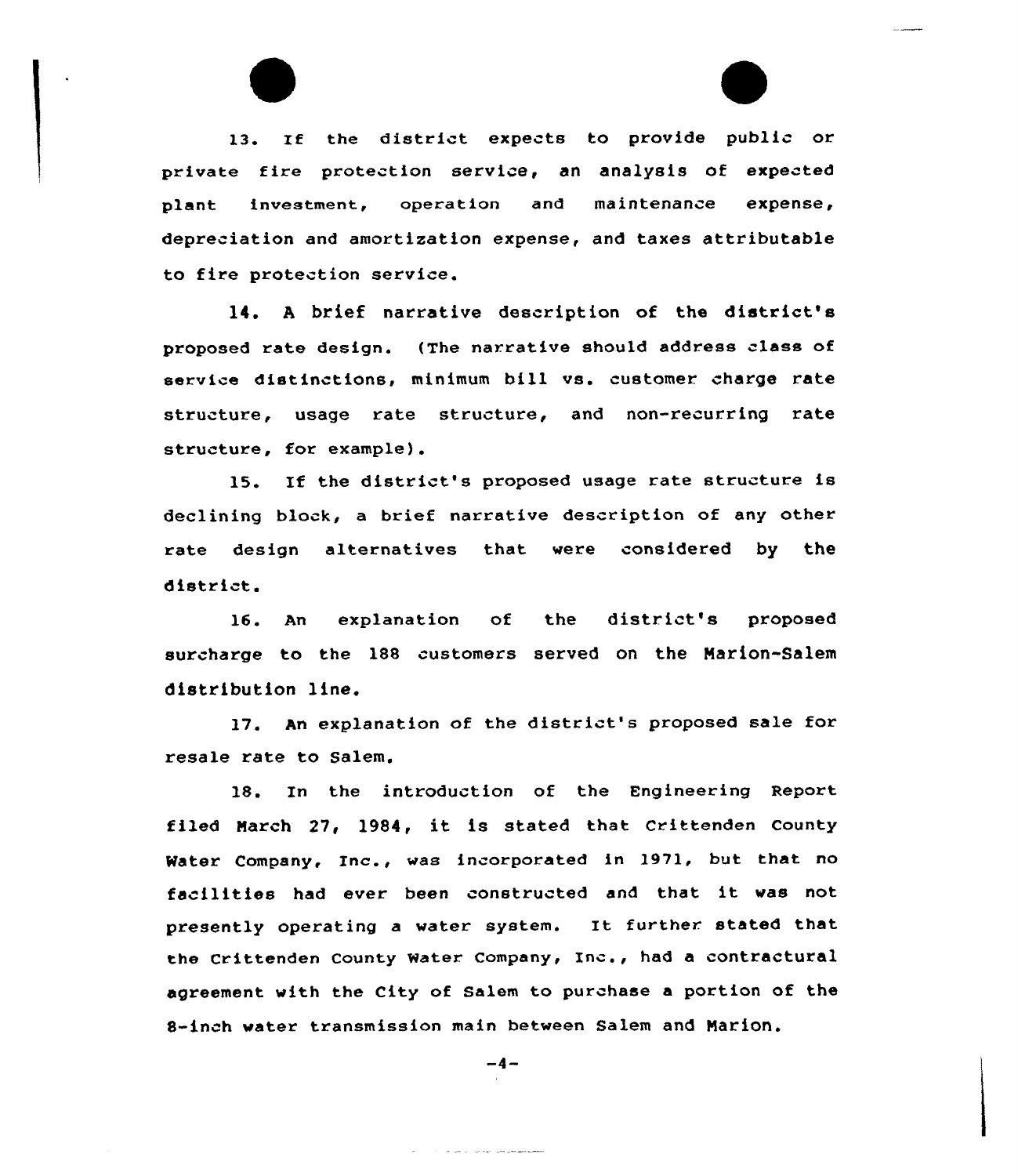(a) Provide a copy of the aforementioned contract.

(b) Is this contract the sole basis for the purchase of the Marion-Salem main by the newly created Crittenden-Livingston County Water District? If not, provide an explanation of any other basis.

19. It is further stated in the same Engineering Report that Burna Water District had never constructed a water distribution system and would be merged into the newly created district and that those involved with Burna Water District were willing to release their interest to the new, larger water district.

(a) When was Burna Water District formed by the Livingston County Fiscal Court?

(b) Is Burns Water District the predecessor to the Livingston portion of the newly formed district?

(c) Has the interests of Burna Water District been recognized by the Livingston County Fiscal Court? If  $so$ , when?

20. It is further stated that the water transmission main which connects Narion and Salem is owned by Salem and was constructed in 1971-72 with EDA funds.

(a) What was the original cost of the above-mentioned transmission line between Marion and Salem?

(b) Is the entire line or some portion of the line referenced in the contract with Crittenden Water Company, Inc.? If less then the entire line, provide an explanation

 $-5-$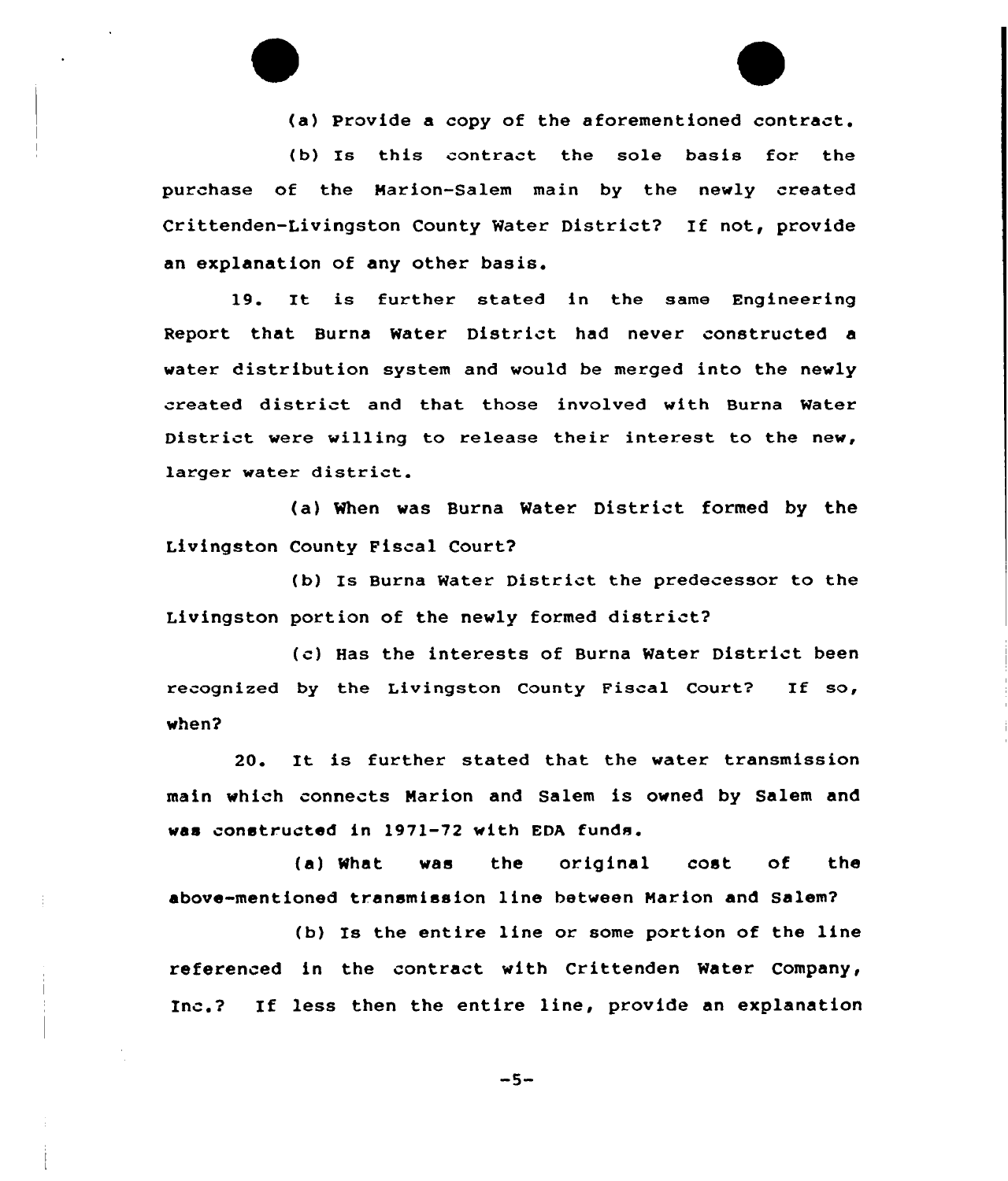of how the line is divided and the allocation of its cost to each segment.

(c) At what price is this transmission main to be transferred to the Crittenden-Livingston Water District?

(d) How has the cost of the transmission main been recognized in the plan of financing?

(e) Was any portion of the transmission main financed originally with grant funds? If so, how much?

(f) Will additional master metering be necessary on this line since in effect water flow will be reversed.

21. Is the City of Marion presently the sole source of public treated water in the area encompassed by the newly created district.

22. At page 3 of the Engineering Report, it is stated that treated water from the proposed construction will be pumped to an existing standpipe between Salem and Narion.

(a) Is this standpipe on the above-mentioned Marion-Salem transmission main?

(b) Who presently owns this standpipe?

(c) Will this standpipe remain the property of the water system in response to question 5(b)? If not, at what price will this standpipe be transferred to the newly created district?

(d) Will there be any rental or. other compensation from the Crittenden-Livingston Mater District to the present owner?

 $-6-$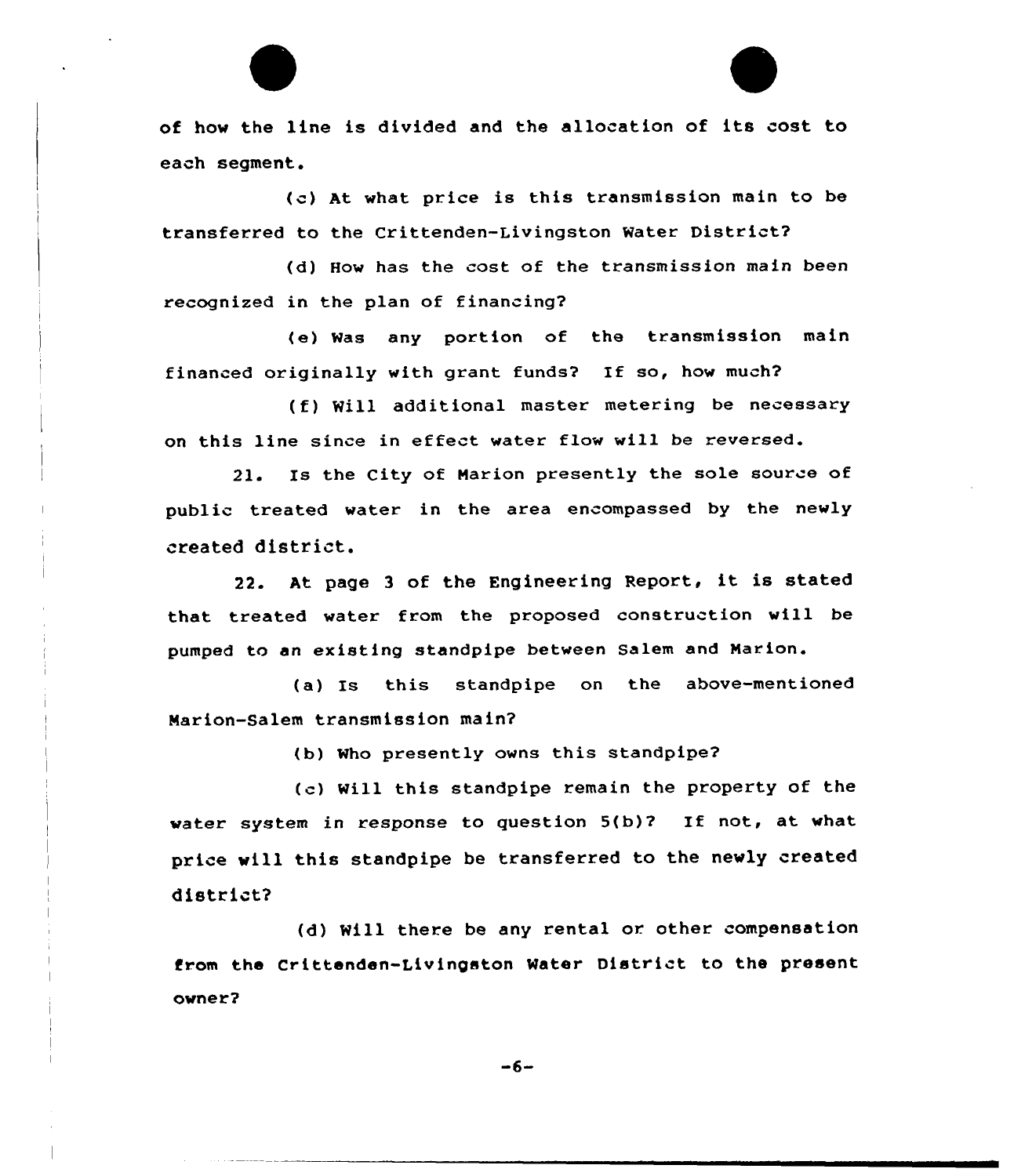

23. It is further stated that the District vill purchase the 8-inch line between Salem and Marion and the 132  $+$  38 (Marion)  $+$  18 (Salem) = 188 customers on that line will become district customers.

(a) Please explain the customer portion of this statement.

(b) Are these presently 188 customers on this line receiving water service? If not, how many?

(c) Does this statement indicate that 38 and 18 customers are presently served by Marion and Salem respectively and that 132 customers will be added on the Narion-Salem Transmission main.

{d) If the 132 customers are neither Salem nor Narion customers, identify these customers.

(e) Provide a schedule of rates presently charged those customers of Salem and Marion, respectively.

(e) What compensation are the Cities of Salem and Narion requiring for the release of the above customers?

24. It is stated that the City of Salem is expected to purchase all their water from the newly created district. Provide a copy of the water purchase agreement between Salem and the district.

25. It is further stated that the City of Marion may purchase water from the water district at some time in the future as per their tap on agreement and water purchase contract.

 $-7-$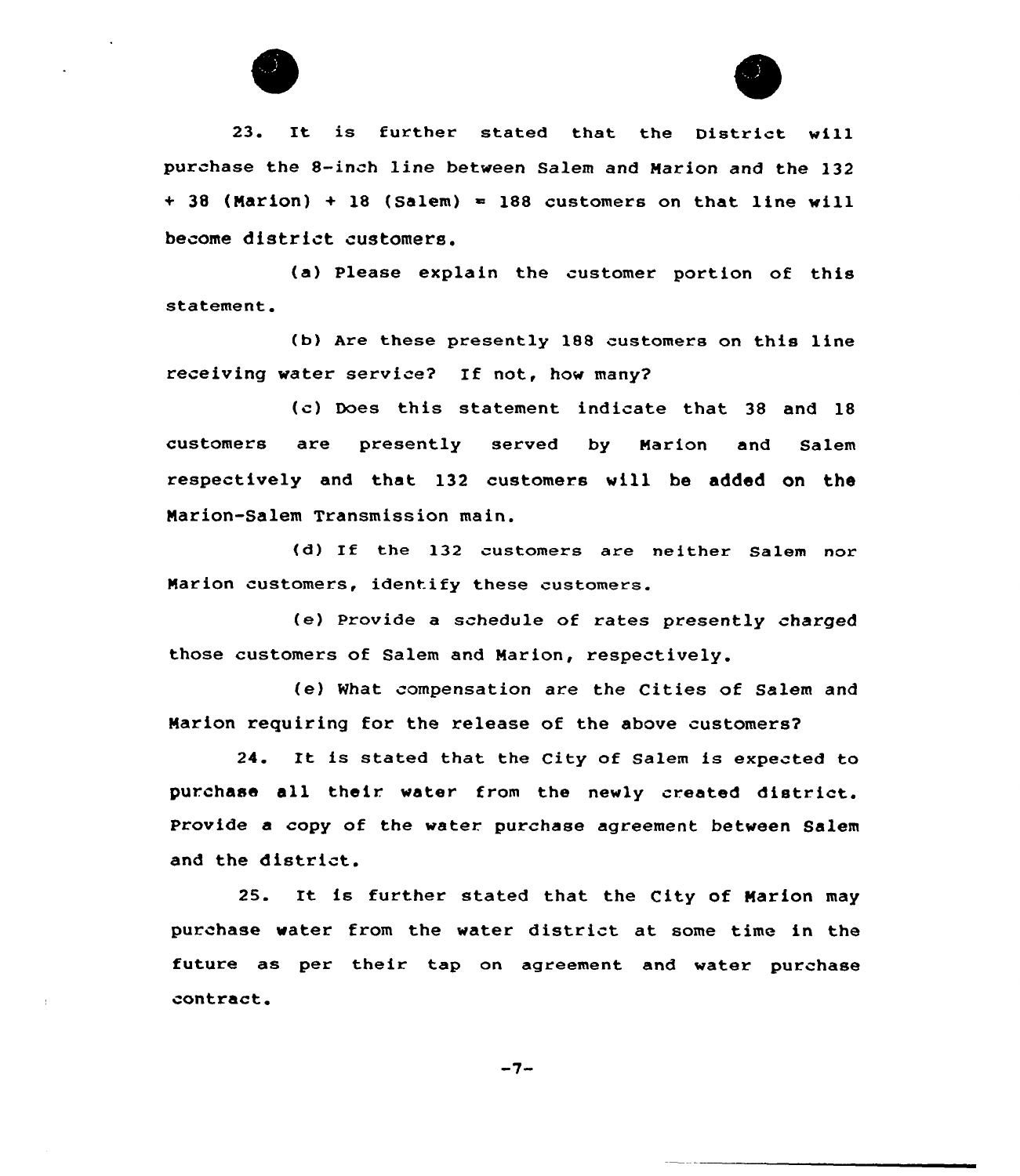(a) provide a copy of this (these) agreement(s) between the district and the City of Marion.

(b) Will the City of Marion continue to operate its treatment plant?

(c) What consideration has been given to the loss of revenue to the City of Marion?

26. FmHA requires 718 customers for the system to be viable. How many customers have presently signed for water service?

27. Has the final Engineering Report been provided to the Commission? If not, when can it be expected?

28. Has Notice of Bids been advertized? If not, when are they scheduled?

29. Have bids been opened2 If not, when are they scheduled to be opened2

30. If bids have been opened, for what period will the bids be effective?

31. Has the Commission received the final amended FmHA Letter of Conditions? If not, provide when available.

32. Has the Kentucky Department of Natural Resources and Environmental protection given its final approval to the proposed pro)ect? If so, provide <sup>a</sup> copy. If not, provide when available.

33. With reference to the operating budget submitted April 5, 1984<

(a) How many full-time and part-time employees will the District have?

 $-8-$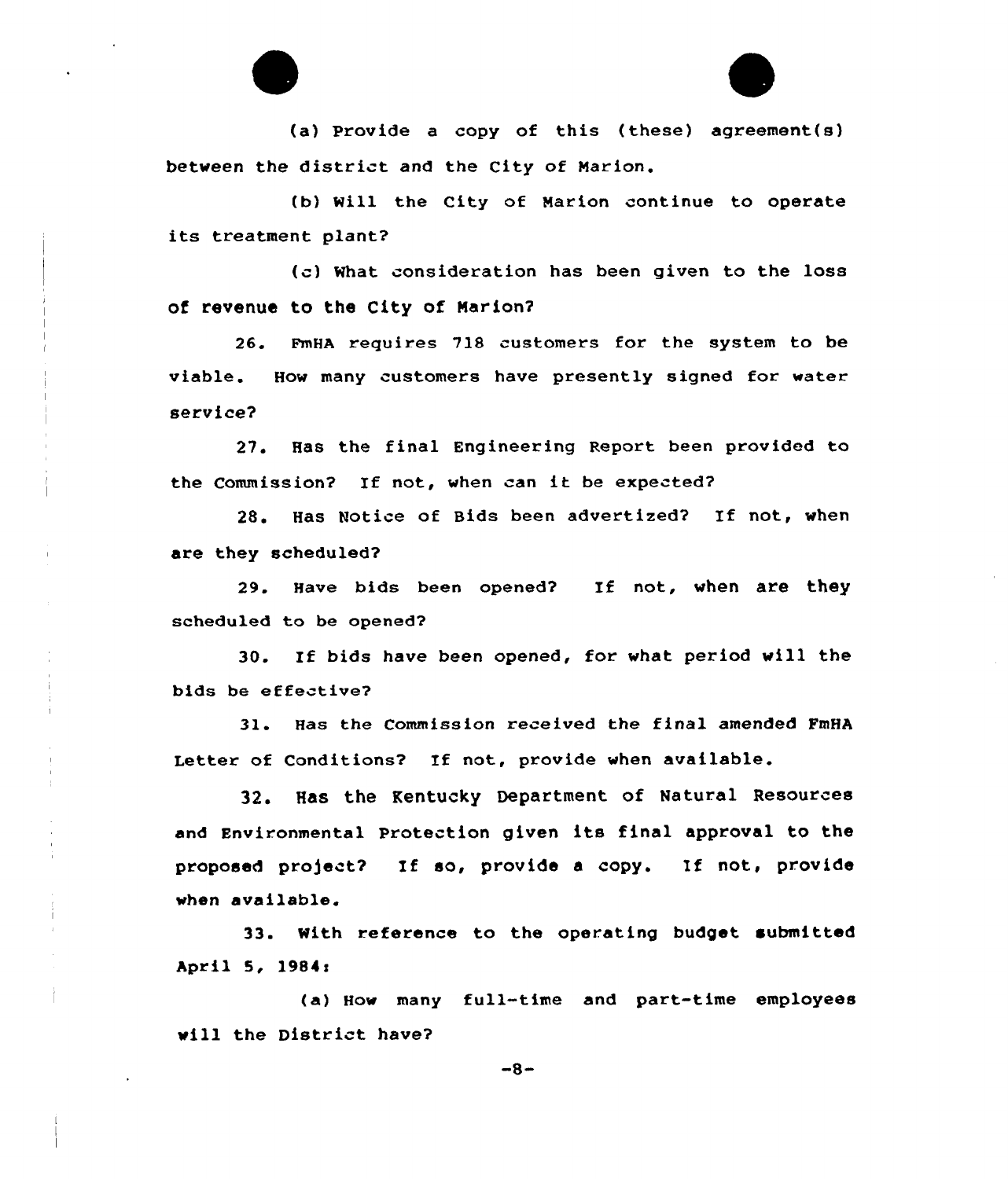

(b) What is inlcuded in the \$23,000 amount shown for General and Administrative?

(c) What is included in the \$4,000 amount shown for Miscellaneous?

34. With regard to Table IV-3:

(a) What does the term "80% Sign-Up" imply?

(b) Where has the proposed surcharge been shovn?

(c) What is the billing arrangement with the school?

35. Provide narrative description of the proposed daily operational sequences of the vater. system. Documentation should include the methods and mechanisms proposed to provide positive controls of the water levels in all tanks. Narrative description should also include how all tanks will "work" (expected inflow and outflow of water and approximate times of day) and how all pumps will function. Any assumptions are to be fully supported by appropriate measurements and hydraulic calculations.

36. Provide detailed description of the existing water system which will be incorporated into the proposed system of the water district. (Include all lines, tanks, pumps, etc.). Also state if any of the existing system ia to be abandoned, changed, etc. Also provide information concerning flow characteristics of existing system. Flow characteristics

 $-9-$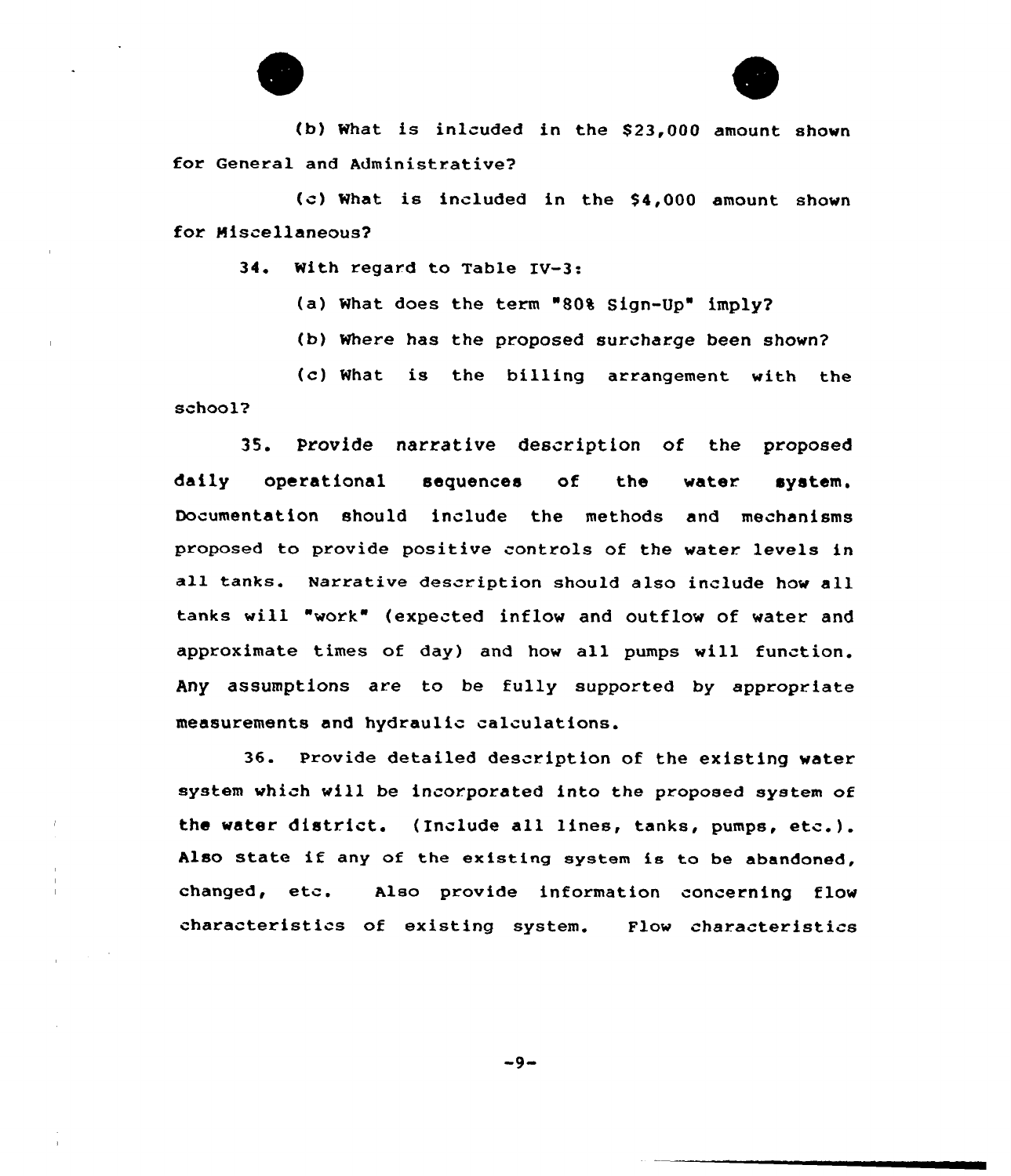



should be documented by appropriate measurements and hydraulic calculations.

Done at Frankfort, Kentucky, this lat day of May, 1984.

PUBLIC SERUICE CONNISSION

 $\mathcal{M}$ the Commission



المتحادية المنتوب المناسبة متحاديات والتحا

Acting Secretary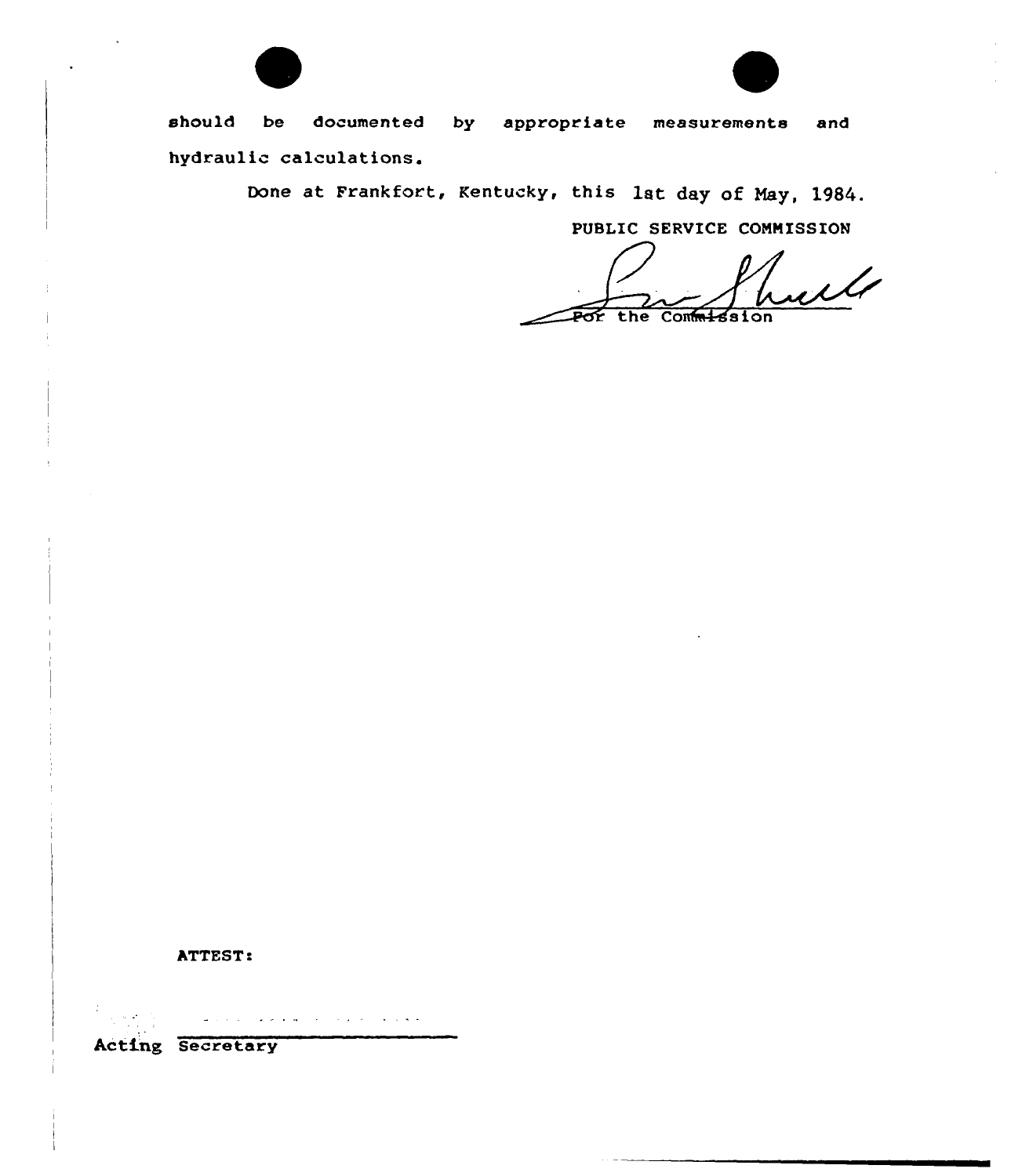Format No. 1 Page 1 of <sup>4</sup>

 $\mathbb T$ 

#### Name of Utility

#### Case No.

#### BILLING ANALYSIS

The billing analysis is the chart reflecting the usage by the customers as well as the revenue generated by a specific level of rates.<br>rates. A billing analysis of both the current and proposed rates is mandatory for analysis of this rate filing. The following is a step-by-step description which may be used to complete the billing<br>analysis. A completed sample of a billing analysis is also analysis. <sup>A</sup> completed sample of <sup>a</sup> billing analysis is also Although the sample reflects water usage, it is equally applicable for gas companies using a declining block rate design. This billing analysis is not intended for companies using <sup>a</sup> flat rate design.

a. Usage Table (Usage by Rate Increment)

Information needed to complete the usage table should be obtained form the meter books or other available usage records. The usage table is used to spread total usage into the proper incremental rate step. Initial recording of usage should be in 100 gallon increments. Where there are only a few very large users or contract customers, actual usage should be used. Usage between 0-100 gallons should be shown as 100, between 101-200 as 200, etc. The usages and customers are then combined for purposes of the usage table as follows:

Column No. 1 is the incremental step in the present or proposed rate schedule for which the analysis is being made. Column No. <sup>2</sup> is the number of bills in each incremental rate step. Column No. <sup>3</sup> is the total gallons used in each incremental rate Column No.'s 4-9 are labeled to correspond to incremental rate steps shown in Column No. 1 and contains the actual number of gallons used in each incremental rate step,

Example for completing Usage Table is as follows:

Column No. 1 is incremental rate steps.

Columns No. 2 and 3 are completed by using information obtained from usage records.

Columns No.'s 4-9 are completed by the following steps: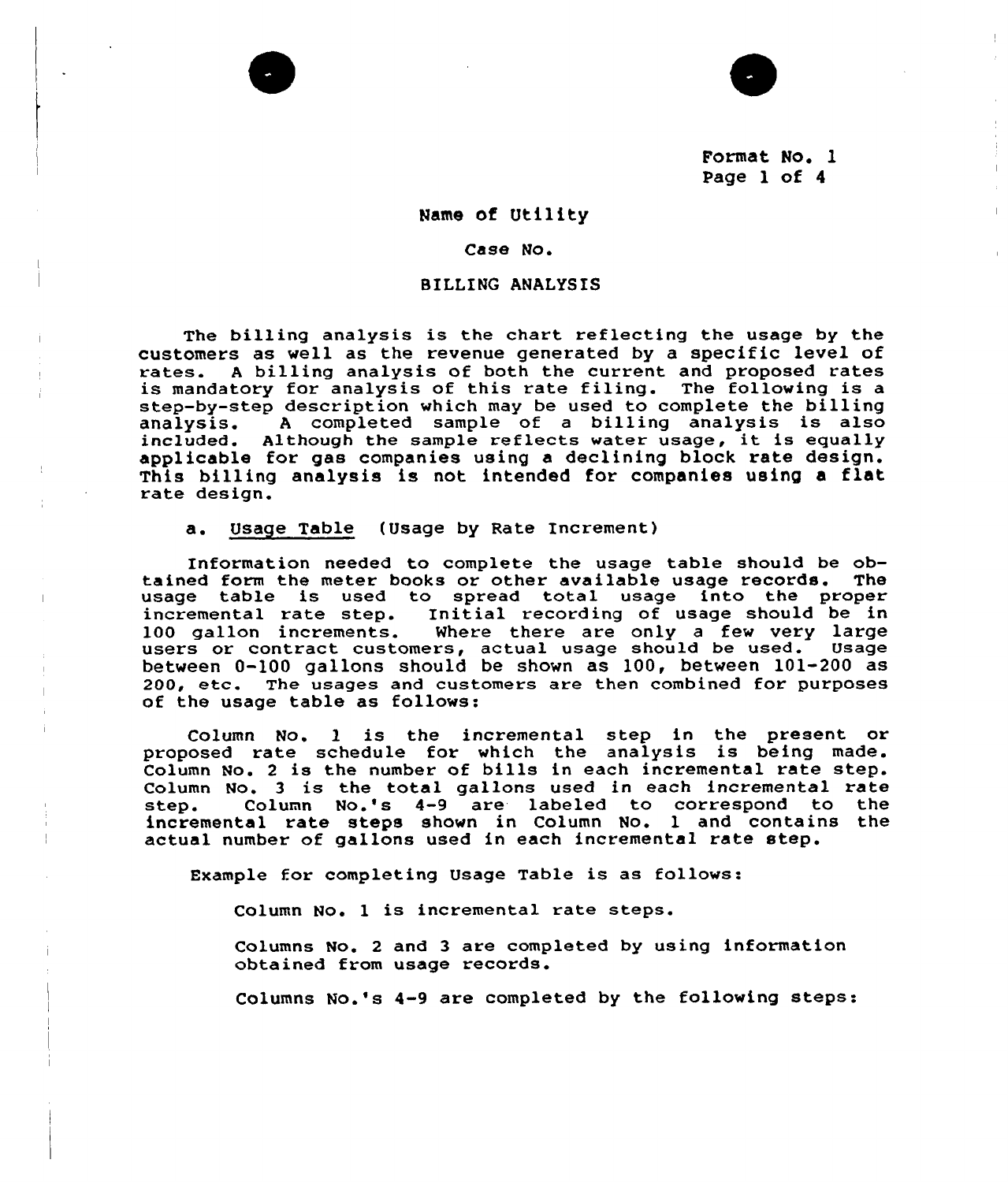

Column 7 Step 5: Over 40,000 gallons rate level 153 Bills 9,975,600 gallons used 1st  $2,000$  minimum x 153 bills = 306,000 gallons - record in Column 4 Next 3.000 gallons  $x$  153 bills = 459,000 gallons - record in Column 5 Next  $10,000$  gallons x 153 bills = 1,530,000 gallons — record in Column 6 Next 25,000 gallons x 153 bills =  $3,825,000$ gallons — record in Column 7 Over 40,000 gallons — remainder of water over  $25,000 = 3,855,600$  gallons - record in Column 8

 $Step 3:$ Next 10,000 gallons rate level 1,830 Bills<br>16,268,700 gallons used

1st 2,000 minimum X 1,830 bills = 3,660,000 gallons — record in Column 4 Next 3,000 gallons X 1,830 bills =  $5,490,000$ gallons — record in Column 5 Next 10,000 gallons — remainder of water over

432 Bills

Step  $l:$ 

Step  $2:$ 

Step 4: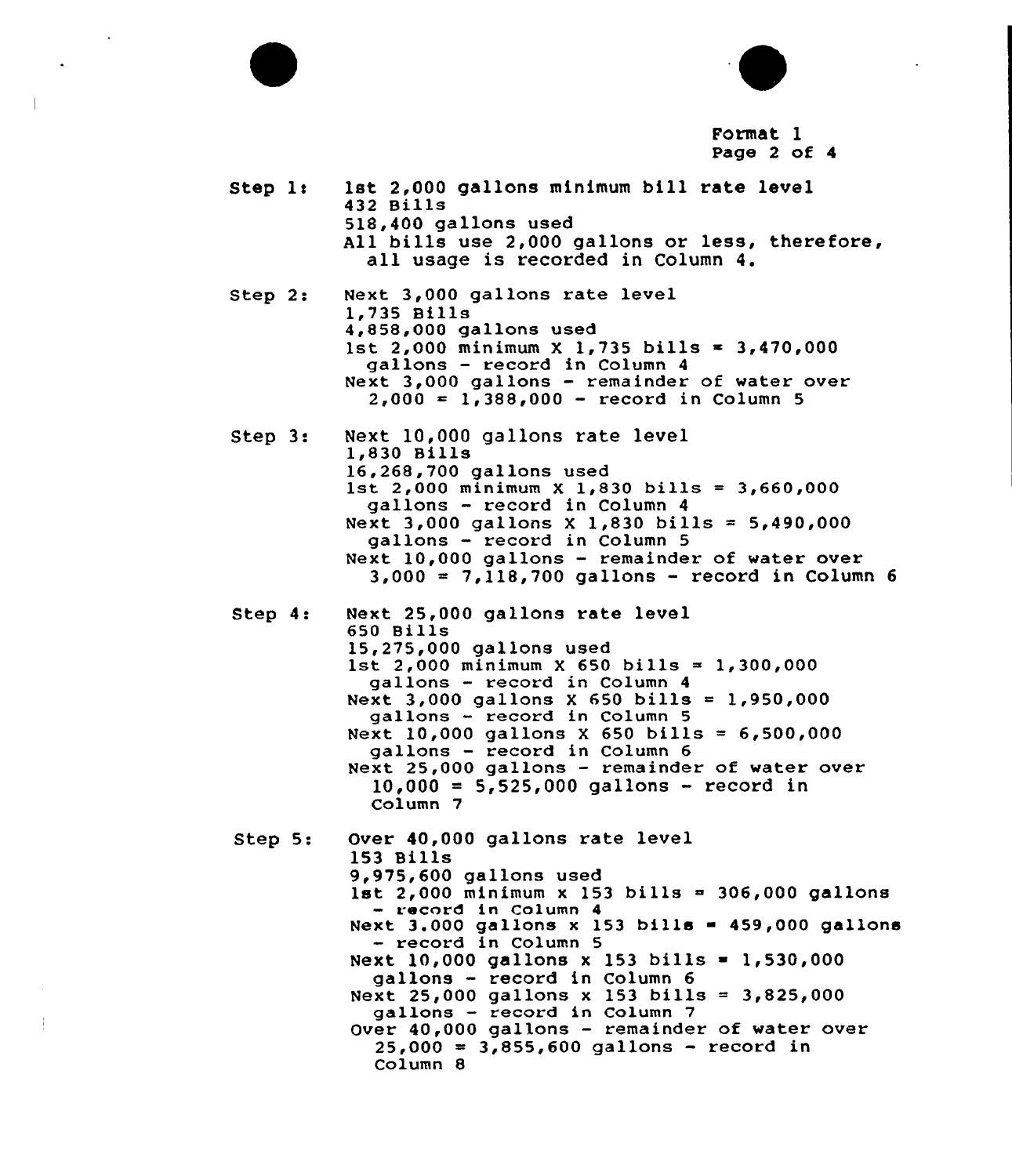



### Format l Page 3 of <sup>4</sup>

Step 6: Total each column for transfer to Revenue Table.

b. Revenue Table (Revenue by Rate Increment)

Revenue Table is used to determine the revenue produced from the Usage Table. Column No. 1 is the incremental rate steps in the rate schedule for which the analysis is being made. Column No. 2 indicates the total number of bills. Column No. 3 is the number of gallons accumulated in each rate increment (Totals from Columns 4, 5, 6, <sup>7</sup> and 8 of the above usage table). Column No. 4 is the rates to be used in determining revenue. Column No. 5 contains revenue produced.

Example for completing Revenue Table is as follows:

Complete Columns No. l, <sup>2</sup> and <sup>3</sup> using information from Usage Table.

Complete Column No. <sup>4</sup> using rates either present or proposed,

Column No. <sup>5</sup> is completed by first multiplying the bills times the minimum charge.

Then, starting with the second rate increment, multiply Column No. <sup>3</sup> by Column No. <sup>4</sup> and total.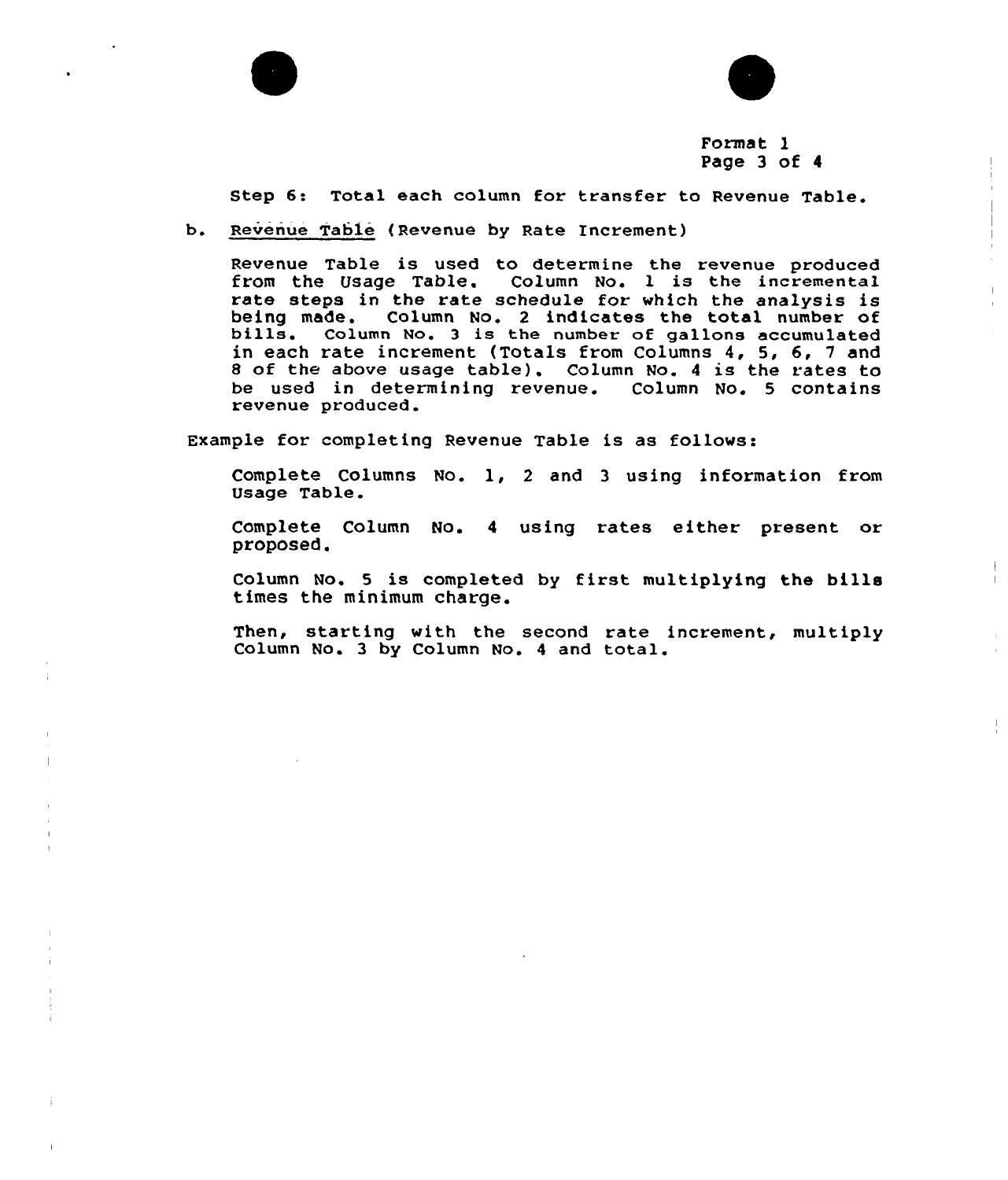| s92,094.10 Total Revenue | Over 40,000<br>Next 10,000<br>Next 25,000<br>First 2,000:<br><b>Gallons</b><br>Gallons<br>Min. Bill<br>Gallons<br>Gallons<br>008'1<br>$\begin{array}{l} 9,254,400 \\ 15,148,700 \\ 25,148,700 \\ 15,148,700 \end{array}$<br>3,855,600<br>\$5.00 Min.<br>2.50<br>2.00<br>1.25<br>$-75$<br>$$24,000,00$<br>$$23,217.50$<br>$$30,297.40$<br>$$11,687.50$<br>2,891.70 | $\hat{c}$<br><b>Bills</b><br>$\overline{c}$<br><b>Gallons/MCF</b><br>$\widehat{\epsilon}$<br>Rate<br>$\mathbf{a}$<br>Bevenue<br>$\overline{3}$ | Revenue By Rate Increment | REVENUE TABLE | Teral<br>008'<br>46,895,700<br>9,254,400<br>9,287,000<br>15,148,700<br>9,350,000 | <b>Next</b><br>Over 40,000<br><b>Vext</b><br><b>Next</b><br>First 2,000:<br>$3,000$<br>$3,000$<br>$25,000$<br><b>Gallons</b><br>Min. Bill<br><b>Gallons</b><br><b>Gallons</b><br><b>Gallons</b><br>1,735<br>1,830<br>357,1<br>432<br>153<br>$4,858,000$<br>16,268,700<br>15,275,000<br>9,975,600<br>518,400<br>3,470,000<br>3,660,000<br>1,300,000<br>518,400<br>306,000<br>$1,388,000$<br>000,886,15<br>$000'650$<br>$000'656'$<br>7,118,700<br>6,500,000<br>1,530,000<br>5,525,000<br>3,825,000 | $\widehat{\Xi}$<br>$(2)$<br>$Bi11s$<br>Gallons/MCF<br>$\widehat{\epsilon}$<br>$\frac{(4)}{1st}$ , 2,000<br>Next 3,000<br>$\overline{G}$<br>hext<br>$\widehat{\mathbf{a}}$<br>000'00 asxt 25,000 Over 40,000<br>10,000 Hext 25,000 Over 40,000 | class:<br><b>Residential</b> | Usage by Rate Increment | <b>GAGE TABLE</b> | Test Period from<br>$\overline{5}$ | Reverue from Present/Proposed Rates |
|--------------------------|-------------------------------------------------------------------------------------------------------------------------------------------------------------------------------------------------------------------------------------------------------------------------------------------------------------------------------------------------------------------|------------------------------------------------------------------------------------------------------------------------------------------------|---------------------------|---------------|----------------------------------------------------------------------------------|---------------------------------------------------------------------------------------------------------------------------------------------------------------------------------------------------------------------------------------------------------------------------------------------------------------------------------------------------------------------------------------------------------------------------------------------------------------------------------------------------|-----------------------------------------------------------------------------------------------------------------------------------------------------------------------------------------------------------------------------------------------|------------------------------|-------------------------|-------------------|------------------------------------|-------------------------------------|
|                          |                                                                                                                                                                                                                                                                                                                                                                   |                                                                                                                                                |                           |               |                                                                                  |                                                                                                                                                                                                                                                                                                                                                                                                                                                                                                   |                                                                                                                                                                                                                                               |                              |                         |                   |                                    |                                     |
|                          |                                                                                                                                                                                                                                                                                                                                                                   |                                                                                                                                                |                           | 3,855,600     | 3,855,600                                                                        |                                                                                                                                                                                                                                                                                                                                                                                                                                                                                                   |                                                                                                                                                                                                                                               |                              |                         |                   |                                    |                                     |
|                          |                                                                                                                                                                                                                                                                                                                                                                   |                                                                                                                                                |                           |               | 46,895,700                                                                       | $4,858,000$<br>16,268,700<br>15,275,000<br>9,975,600<br>518,400                                                                                                                                                                                                                                                                                                                                                                                                                                   | Total<br>$\ddot{\mathbf{6}}$                                                                                                                                                                                                                  |                              |                         |                   |                                    |                                     |

Name of Utility

Case No.

Format 1<br>Page 4 of 4

 $\ddot{\phantom{0}}$ 

 $\ddot{\phantom{0}}$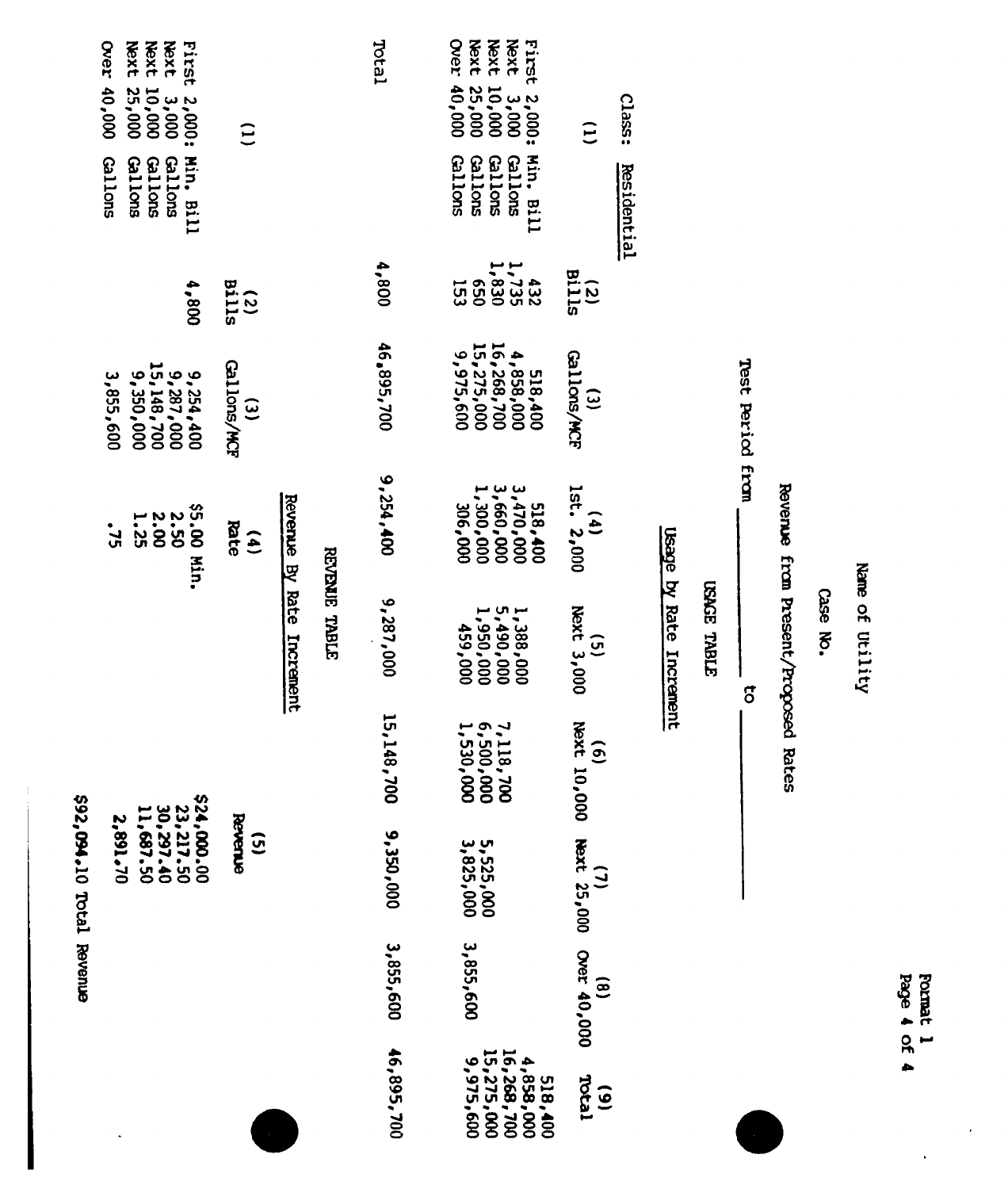

Format No. 2

 $\mathsf{S} \hspace{0.01in} \underbrace{\hspace{0.01in}}$ 

**Contract Service Communication** 

S.

Name of Utility

Case No.

### Special Charge Cost Schedule

Name of Special Charge:

I. Field Expense

A. Materials (Itemize)

B. Labor (Time and Wage Rate)

 $\sim 10^7$ 

Subtotal Field Expense

II. Clerical and Office Expense

A. Supplies

8. Labor (Time and Wage Rate)

Subtotal Clerical and Office Expense \$

III. Miscellaneous Expense

A. Transportation (Average Mileage and Mileage Rate)

B. Other ( Itemize)

 $\mathbf{r}$ 

| the company's company's company's company's |                    |                              |  |
|---------------------------------------------|--------------------|------------------------------|--|
|                                             |                    |                              |  |
| $\sim$ 100 $\mu$                            |                    | the contract of the contract |  |
|                                             |                    |                              |  |
|                                             | the company of the |                              |  |
|                                             |                    |                              |  |

Subtotal Miscellaneous Expense Total Special Charge Expense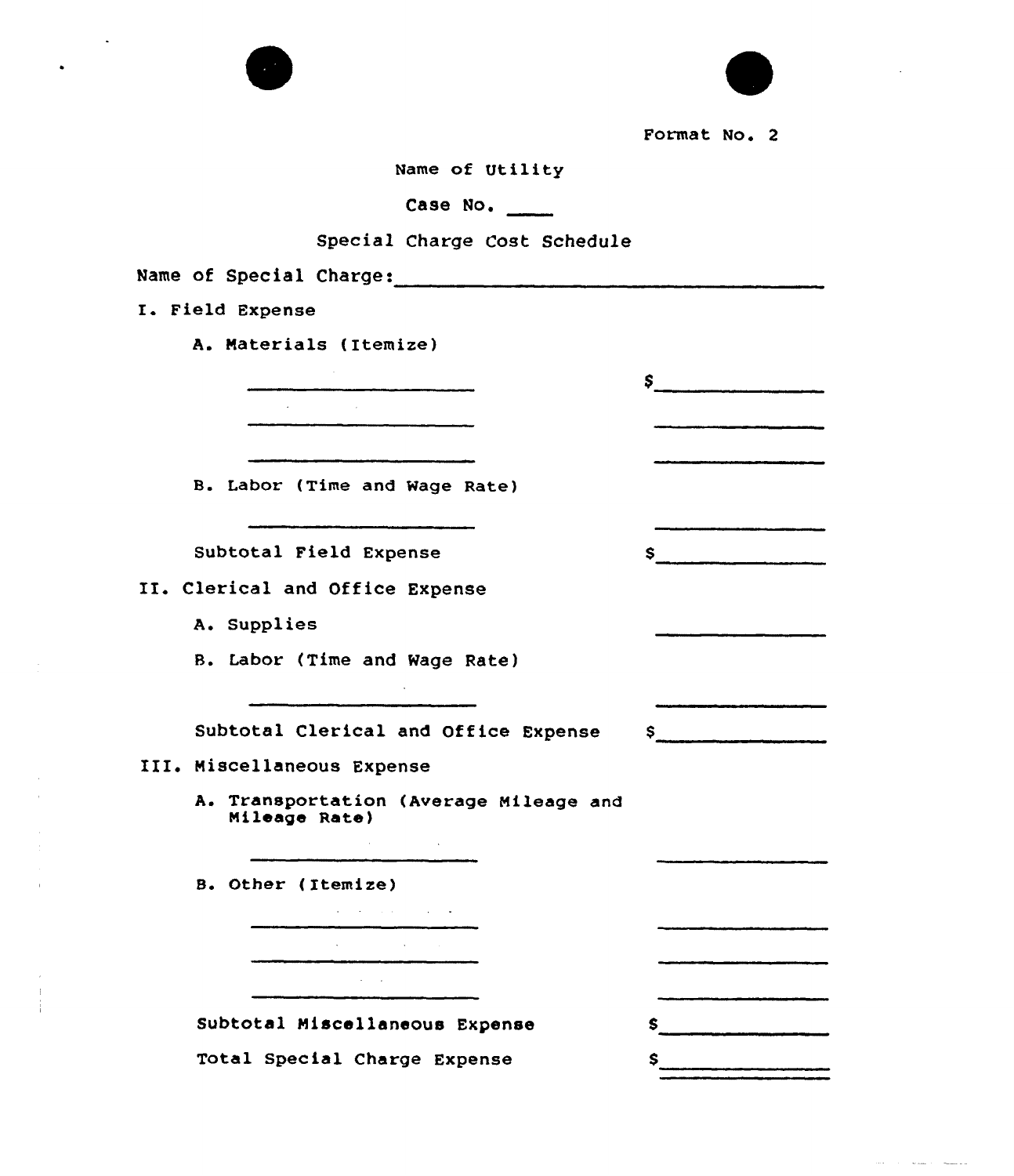Format No. 3 Page 1 of 2

## Name of Utility

# Case No.

## Average Metered Service Connection Expense

A. Meter Size

5/&-Inch [) 3/4-Inch [) 1-Inch [] <sup>1</sup> 1/2-Inch [1 2-Inch [) Other (Specify)

B. Materials Expense

|                                                         | Quantity | Unit<br>Cost | Total<br>Cost    |
|---------------------------------------------------------|----------|--------------|------------------|
| 1. Water Meter                                          |          | S in the set | $S^{\text{max}}$ |
| 2. Meter Yoke                                           |          |              |                  |
| 3. Corporation Stop                                     |          |              |                  |
| 4. Meter Box and Top                                    |          |              |                  |
| 5. Miscl. Fittings<br>(Itemize)                         |          |              |                  |
| 6. Subtotal (Add lines<br>1 through $5)$                |          |              |                  |
| C. Service Pipe Expense                                 |          |              |                  |
| Type of Service Pipe:                                   |          |              |                  |
| Size of Service Pipe:                                   |          |              |                  |
|                                                         | Ouantity | Unit<br>Cost | Total<br>Cost    |
| 1. Short Side Service                                   | LF       | LF<br>\$.    | S.               |
| 2. Long Side Service                                    | LF       | LF           |                  |
| 3. Subtotal (Add lines<br>2 and 3 and divide<br>by $2)$ |          |              | \$               |